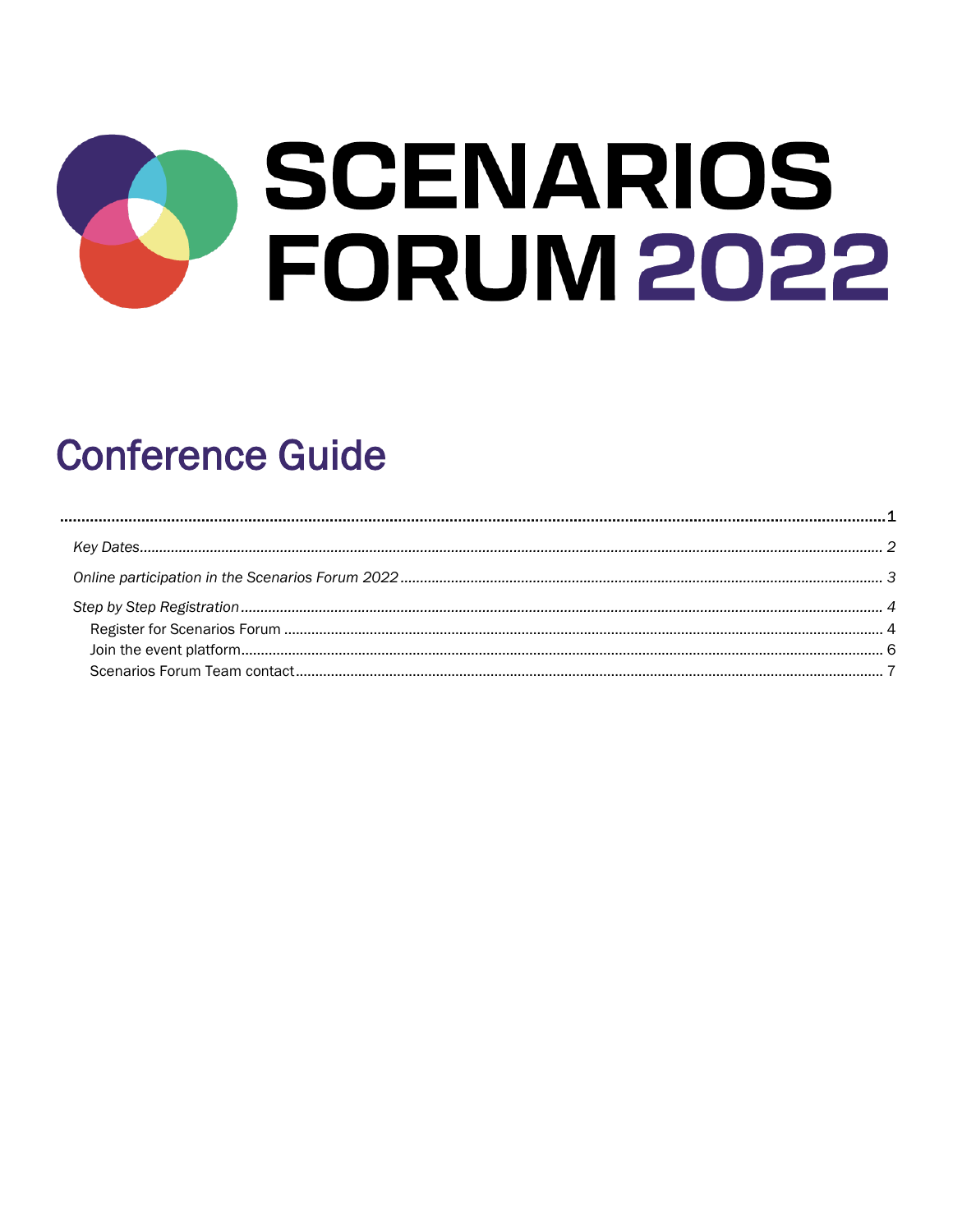## <span id="page-1-0"></span>Key Dates

| <b>Important event</b>             | <b>Deadline</b>      |
|------------------------------------|----------------------|
| Registration opens                 | <b>1 April 2022</b>  |
| Announcement of program            | <b>7 April 2022</b>  |
| Online Conference period           | 7-17 June 2022       |
| <b>CONFERENCE STARTS!</b>          | <b>20 June 2022</b>  |
| <b>Virtual Registration Closes</b> | Through 22 June 2022 |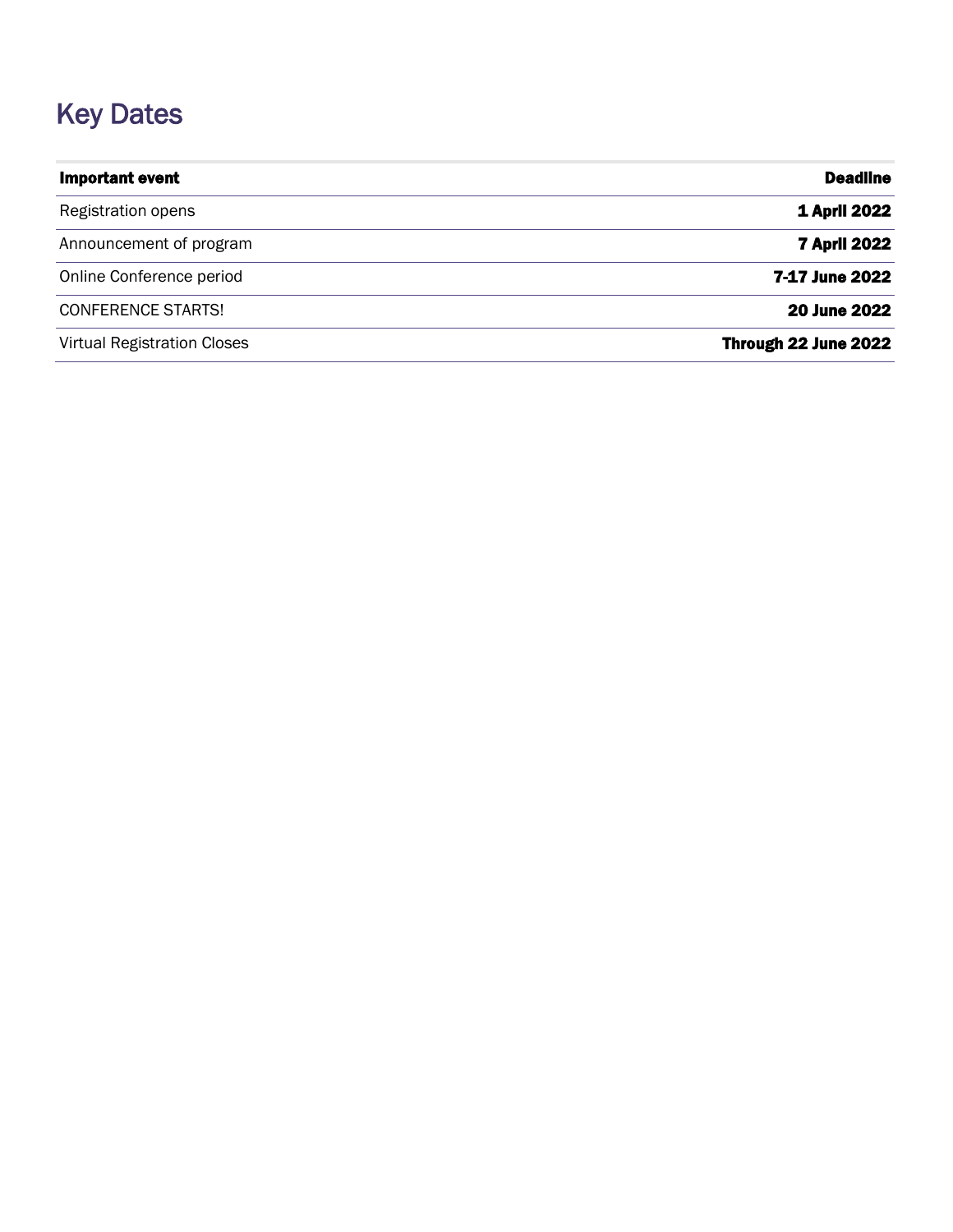## <span id="page-2-0"></span>Online participation in the Scenarios Forum 2022

The Scenarios Forum 2022 will use the IIASA Connect platform for online participation by on-site and remote participants.

Since we will have 7 parallel streams at the conference, even on-site participants will not be able to participate in most of the on-site sessions. Moreover, we are space constrained on-site and expect many online participants. We plan to organize activities on the online conference platform before and after conference, with the main aim to make remote participation as meaningful as possible. In doing so, we go beyond livestreaming the on-site activities, but provide an online platform for discussion and Q&A on each session, presentation, and poster. The planned online activities are the following:

- All presenters of oral presentation will be asked to record their presentation and upload this to the online conference platform before 1 June 2022
- All presenters of virtual posters and on-site posters, will post their virtual posters on the online conference platform before 1 June 2022
- Before the Scenarios Forum 2022
	- During the two weeks before the conference, between 7-17 June 2022, both remote and on-site participants can use the conference platform for the following activities:
		- Watch recordings of all presentations and the posters
		- Ask questions to the presenters
		- Discuss the topics of the sessions with the presenters and organizers.
		- Each session will indicate two days in the period 7-17 June, during which they will be active online and respond to discussions and questions.
- During the Scenarios Forum 2022:
	- For the on-site sessions, session organizers and presenters can discuss whether to adjust the content of their session based on the online discussions before the Scenarios Forum.
	- Plenary sessions and Research Sessions will be livestreamed on the conference platform and remote participants can ask questions (which will be brought into the on-site discussions by the session organizers)
	- Workshop sessions will be recorded and posted on the conference platform for online viewing afterwards. Additional written discussion can continue on the online platform.
- After the Scenarios Forum 2022:
	- At the end of the Summer 2022, we will organize an ICONICS Webinar with the main conclusions and next steps of the scenario process. This webinar will continue the discussions of the final plenary session, but with more input from the online participants and after on-site participants have had a chance to view the recordings of parallel sessions that they missed during the conference.
	- ICONICS plans to keep using the IIASA Connect platform for the ICONICS Community, to host webinars and facilitate discussions in the scenarios community.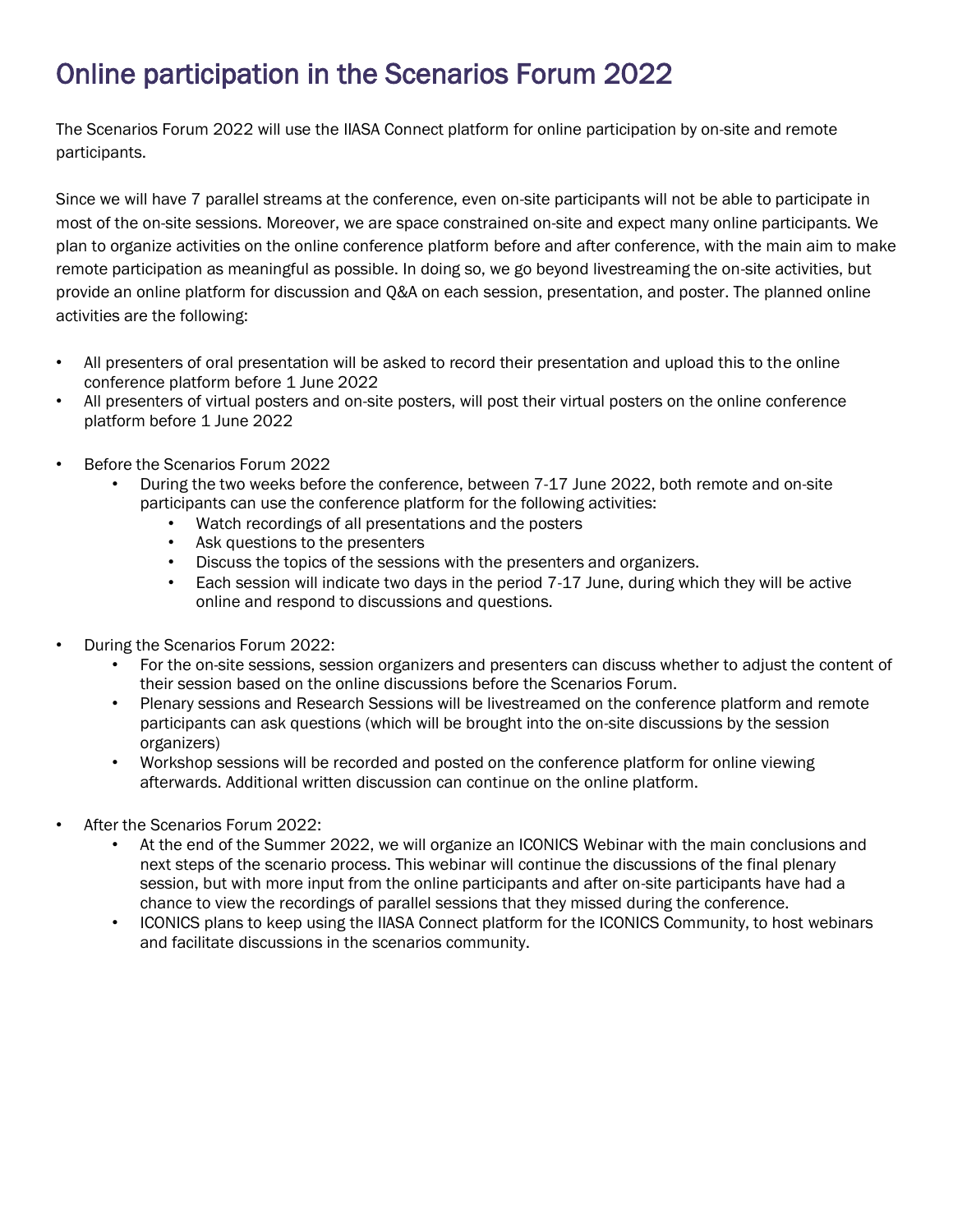### <span id="page-3-0"></span>Step by Step Registration

#### <span id="page-3-1"></span>Register for Scenarios Forum

- Step 1: Visit this event page[: https://connect.iiasa.ac.at/events/84554](https://connect.iiasa.ac.at/events/84554)
- Step 2: Click "Register for this event".
- Step 3: Select your ticket type and number of tickets needed (in case you are registering more than 1 participant):

|                                                                                   | <b>Available Tickets</b>            |                    |                                |  |  |  |
|-----------------------------------------------------------------------------------|-------------------------------------|--------------------|--------------------------------|--|--|--|
|                                                                                   | Digital interactive platform access |                    | €75<br>$\mathbf 0$<br>▼        |  |  |  |
|                                                                                   | <b>Cancel registration</b>          |                    | <b>Proceed to registration</b> |  |  |  |
| <b>Proceed to registration</b><br>Step 4: Click<br>Step 5: Enter your information |                                     |                    |                                |  |  |  |
| Ticket 1 . Digital interactive platform access                                    |                                     |                    |                                |  |  |  |
|                                                                                   |                                     |                    |                                |  |  |  |
|                                                                                   | Choose attendee*                    |                    |                                |  |  |  |
|                                                                                   | Other                               |                    |                                |  |  |  |
|                                                                                   | First name*                         | Last name*         |                                |  |  |  |
|                                                                                   | Email address*                      | Organization name* |                                |  |  |  |
|                                                                                   |                                     |                    |                                |  |  |  |
|                                                                                   | Phone number*                       | Country*           |                                |  |  |  |
|                                                                                   |                                     |                    |                                |  |  |  |
|                                                                                   | Gender*                             |                    |                                |  |  |  |
|                                                                                   |                                     |                    |                                |  |  |  |

- Step 6: Click
- Step 7: Enter your details and billing information

**Proceed to billing information** 

- Pay now Step 8: Click
- Step 9: Select a payment method:
	- ✓ Paypal: if you have a Paypal account/are a Paypal user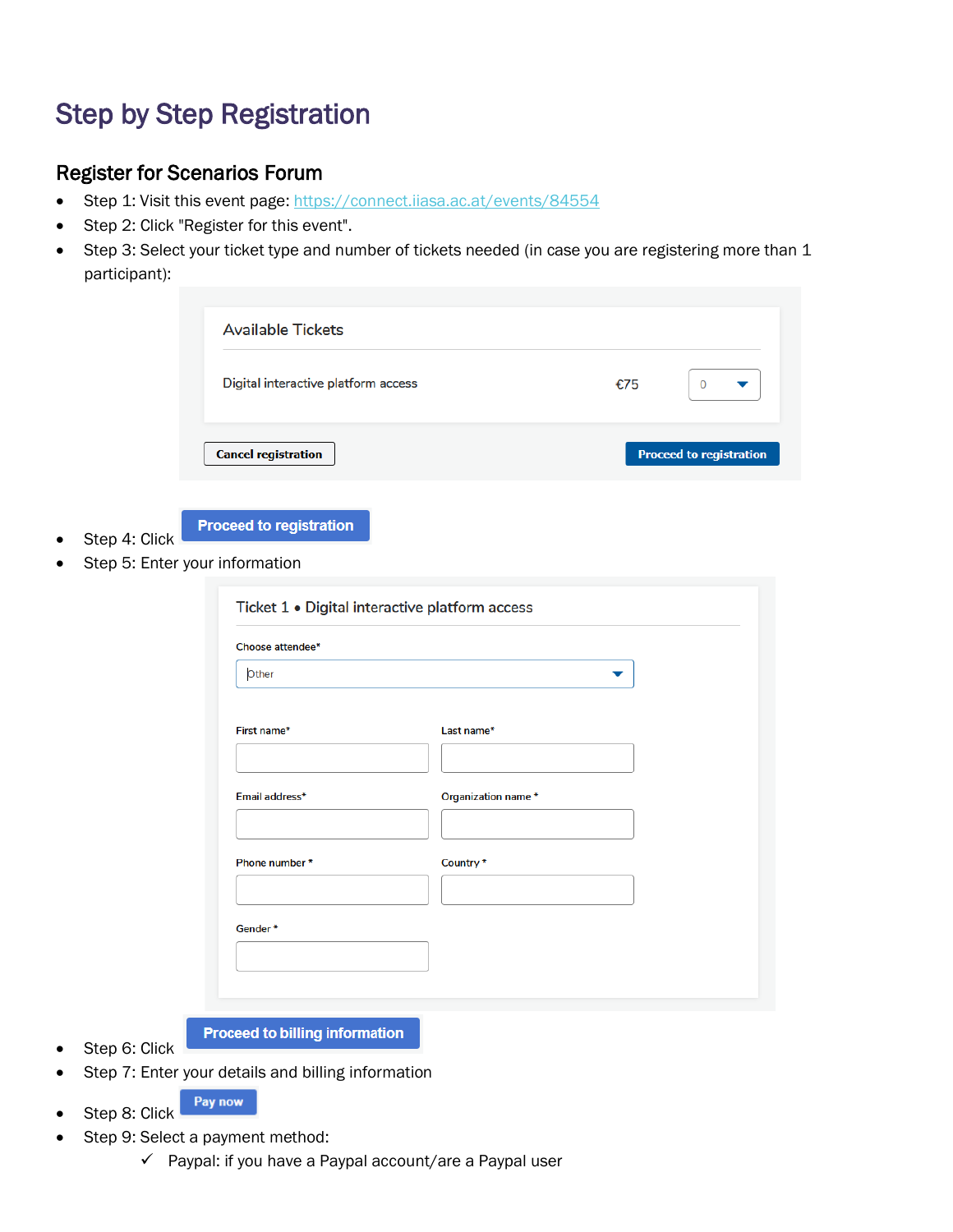✓ Credit or Debit Card if you do not use Paypal.



- Step 10: Enter your payment information and click • Step 11: A successful transaction message will appear on the screen.
- Step 12: You will then receive an email confirmation including your ticket receipt and a QR code.
- Step 13: Receive an invitation to join the virtual platform for the event called "IIASA Connect" (within 1 business day of your registration).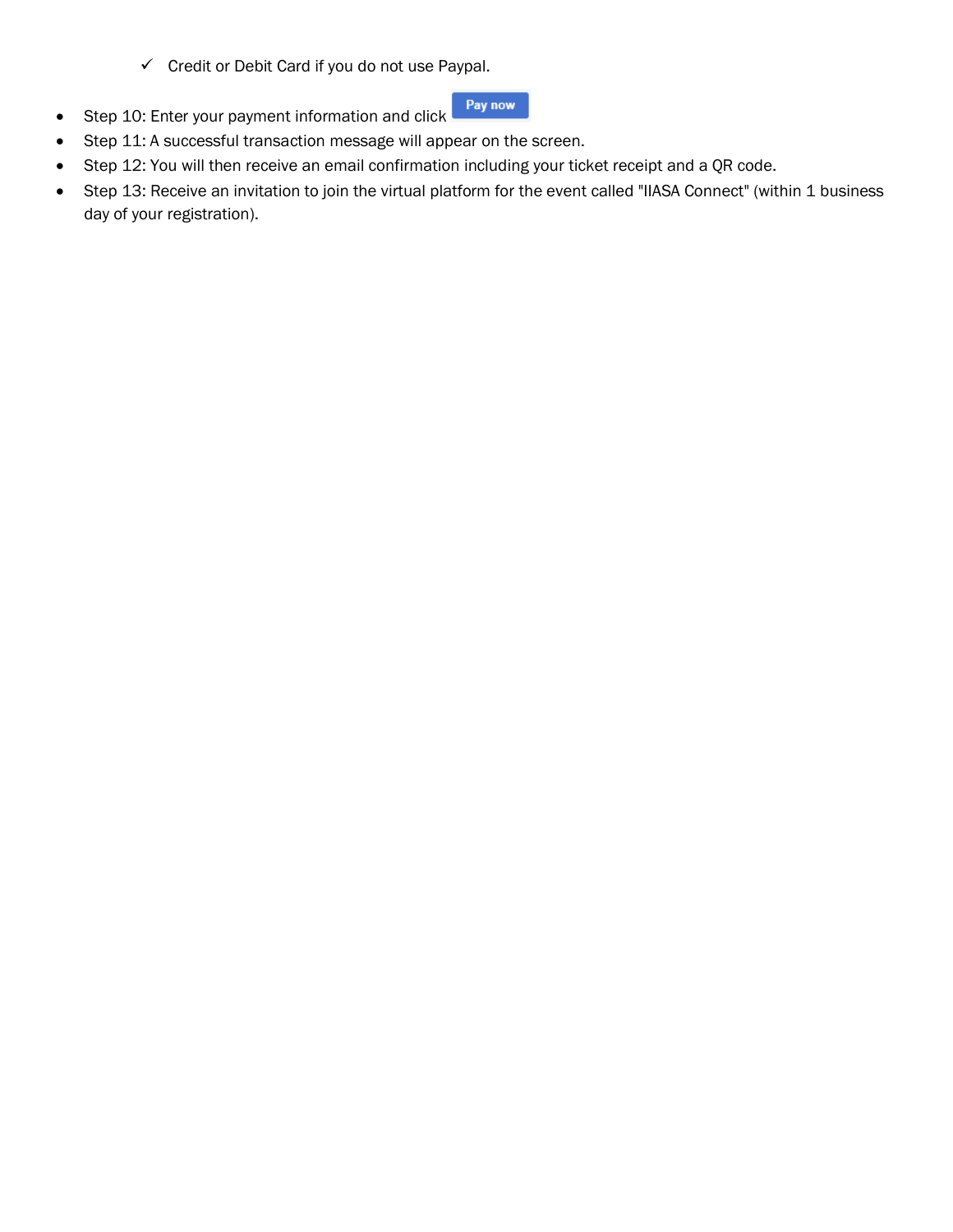#### <span id="page-5-0"></span>Join the event platform

The IIASA Connect event platform will host links and resources for the conference, attendee profiles and networking, conference posters as well as relevant information on the venue and updates on the scientific program.

• Step 14: Following the registration process, the organizers will send an invitation to join our online platform.



- Step 15: Click the "Log in to Scenarios Forum 2022" button
- Step 16: You can decide to login to the platform using your LinkedIn/Facebook/Google details or to create a new username and password.



- Step 17: Fill in the form with your personal information and click "log in".
- Step 18: Update your profile with the information you want to share with other attendees